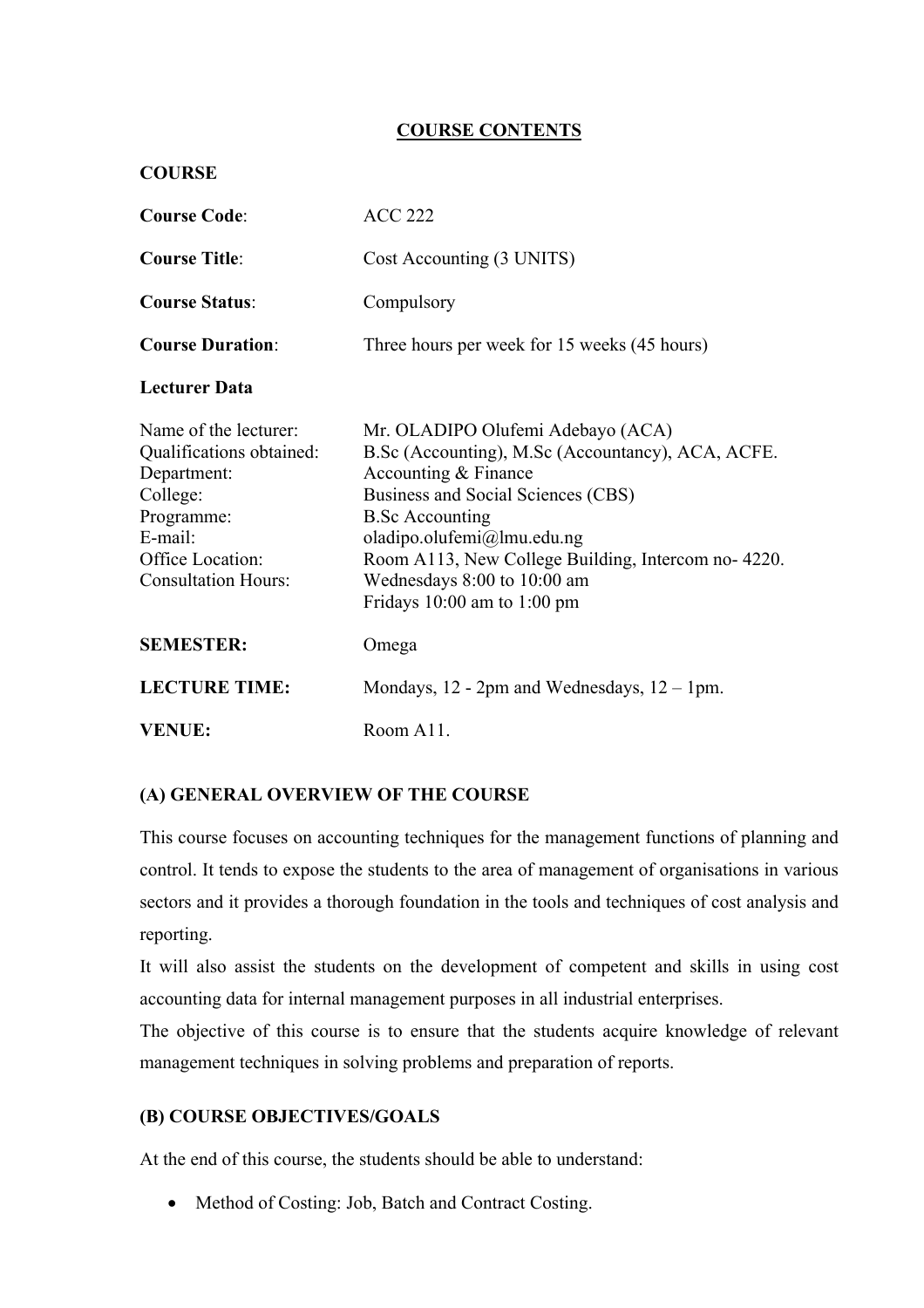- Process costing- including equivalent unit principles, treatment of normal and abnormal losses and gains.
- Joint products costing and By-products; Operating cost accounting.
- Cost measurement, methods of allocating and reporting.
- Cost Segregation Techniques: High and Low point method; Accounting analysis method and Regression analysis method.
- Costing Techniques: Standard costing; Marginal costing; Budgeting and Budgetary controls, budgetary techniques.
- Costing Bookkeeping: Interlocking and integrated cost accounting system.

## **(C) METHOD OF LECTURE DELIVERING AND TEACHING AIDS**

1. Two hours of lecture and one hour of tutorial per week.

**COURSE OUTLINES** 

- 2. Lecturing will be complemented with both theory and practical aspect.
- 3. Lecturing to be aided by Audio Visual where and when necessary.

| (V)         | CUURSE UU HIINES                                                                                                                                                                                                                          |
|-------------|-------------------------------------------------------------------------------------------------------------------------------------------------------------------------------------------------------------------------------------------|
| S/N         | <b>TOPICS</b>                                                                                                                                                                                                                             |
| Week $1& 2$ | <b>The Definition of Costing Methods:</b><br>Introduction.<br>Specific Order Costing and Operation Costing.<br>Job Order Costing.<br><b>Batch Costing</b><br><b>Contract Costing</b>                                                      |
| Week 3 & 4  | <b>Process Costing:</b><br>General principles of process costing<br>Equivalent unit's principle.<br>Preparation and presentation of process costing accounts.<br>Process gain/losses<br>Normal loss                                       |
| Week 5      | Abnormal gain and losses.<br><b>Joint Cost Apportionment/Accounting for By-products</b><br>Introduction.<br>$\bullet$<br>By-product and Joint products<br>Methods of allocating joint cost.<br>Valuation of By-products.<br>Cost Methods. |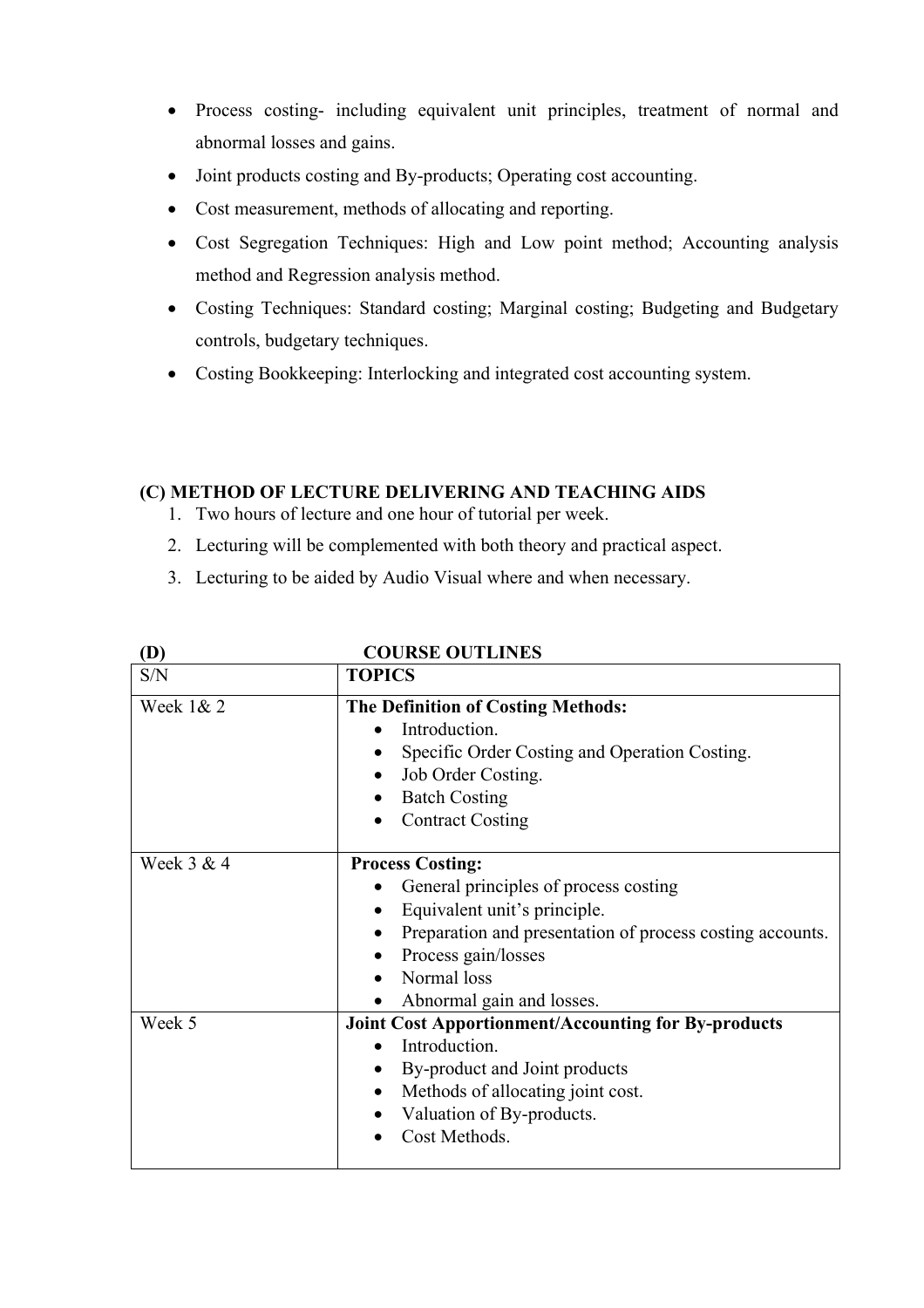| Week 6,7 & 8 | <b>Marginal and Absorption Costing:</b>                     |
|--------------|-------------------------------------------------------------|
|              | Introduction.                                               |
|              | Characteristics and Technique of Marginal Costing.          |
|              | Absorption Costing.                                         |
|              | Advantages of Marginal Costing.                             |
|              | Limitation of Marginal and Absorption Costing.              |
|              | A comparison and critique of the two methods.               |
|              | Marginal Costing as an aid to Management problem.           |
|              | Difference between Income statements prepared under         |
|              | Marginal and Absorption Costing.                            |
| Week 9       | <b>Revision and MID SEMESTER TEST</b>                       |
|              |                                                             |
| Week 10 & 11 | <b>Budgeting and Budgetary Control:</b>                     |
|              | Definition of Budget.                                       |
|              | Types of Budget: Production Budget, Sales Budget, Cash      |
|              | Budget, etc.                                                |
|              | Budget Preparation and Approval Procedures.<br>$\bullet$    |
|              | Preparation of Cash Budget, Production Budget.<br>$\bullet$ |
|              | Techniques used in Budgeting: Flexible Budget, Zero-        |
|              | based budget, Activity based budgeting.                     |
|              | Solving behavioural problems in budgeting.                  |
|              | Budgetary Control.<br>$\bullet$                             |
|              | Objectives of Budgetary Control<br>$\bullet$                |
|              | Organisation for Budgetary Control.                         |
| Week 12 & 13 | <b>Current Trend in Cost Accounting:</b>                    |
|              | Just in Time (JIT)                                          |
|              | <b>Quality Control</b>                                      |
|              | Total Quality Management (TQM)                              |
| Week 14 & 15 | <b>Strategic Cost and Management Accounting:</b>            |
|              | Introduction                                                |
|              | Definition of Terms<br>$\bullet$                            |
|              | Strategic Positioning.                                      |
| Week 16      | General Revision and preparation for the Omega Semester     |
|              | Exam.                                                       |

# **(E) TUTORIALS**

Tutorial will be on a weekly basis. Students will be given practical questions to solve and solution to the questions would be review together with the lecturer.

## **(F) METHOD OF GRADING:**

Continuous Assessment (CA) ………………………………….. 30% This would comprises of both Test and Assignment

Examination ………………………………………………………. 70%

**TOTAL 100%**